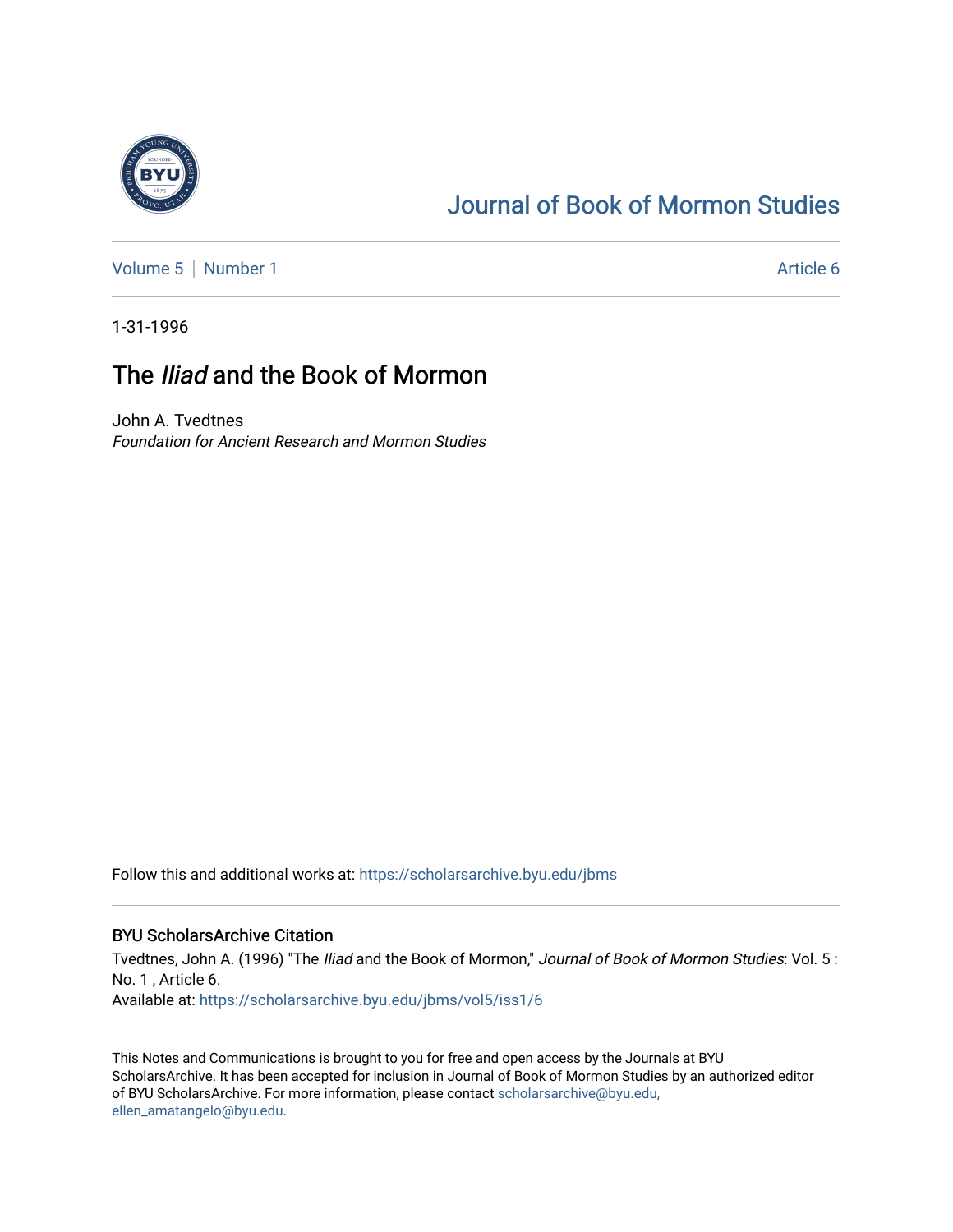

NEAL A. MAXWELL INSTITUTE FOR RELIGIOUS SCHOLARSHIP

BRIGHAM YOUNG UNIVERSITY . PROVO, UTAH

- Notes and Communications: The *Iliad* and the Book of Mormon **Title**
- **Author(s)** John A. Tvedtnes
- *Journal of Book of Mormon Studies* 5/1 (1996): 147–49. **Reference**
	- 1065-9366 (print), 2168-3158 (online) **ISSN**
	- The *Iliad* features some battle clothing, battle tactics, **Abstract**reasons for fighting, and smiting off arms of enemies similar to those in the Book of Mormon, thus strengthening the links to an Old World culture.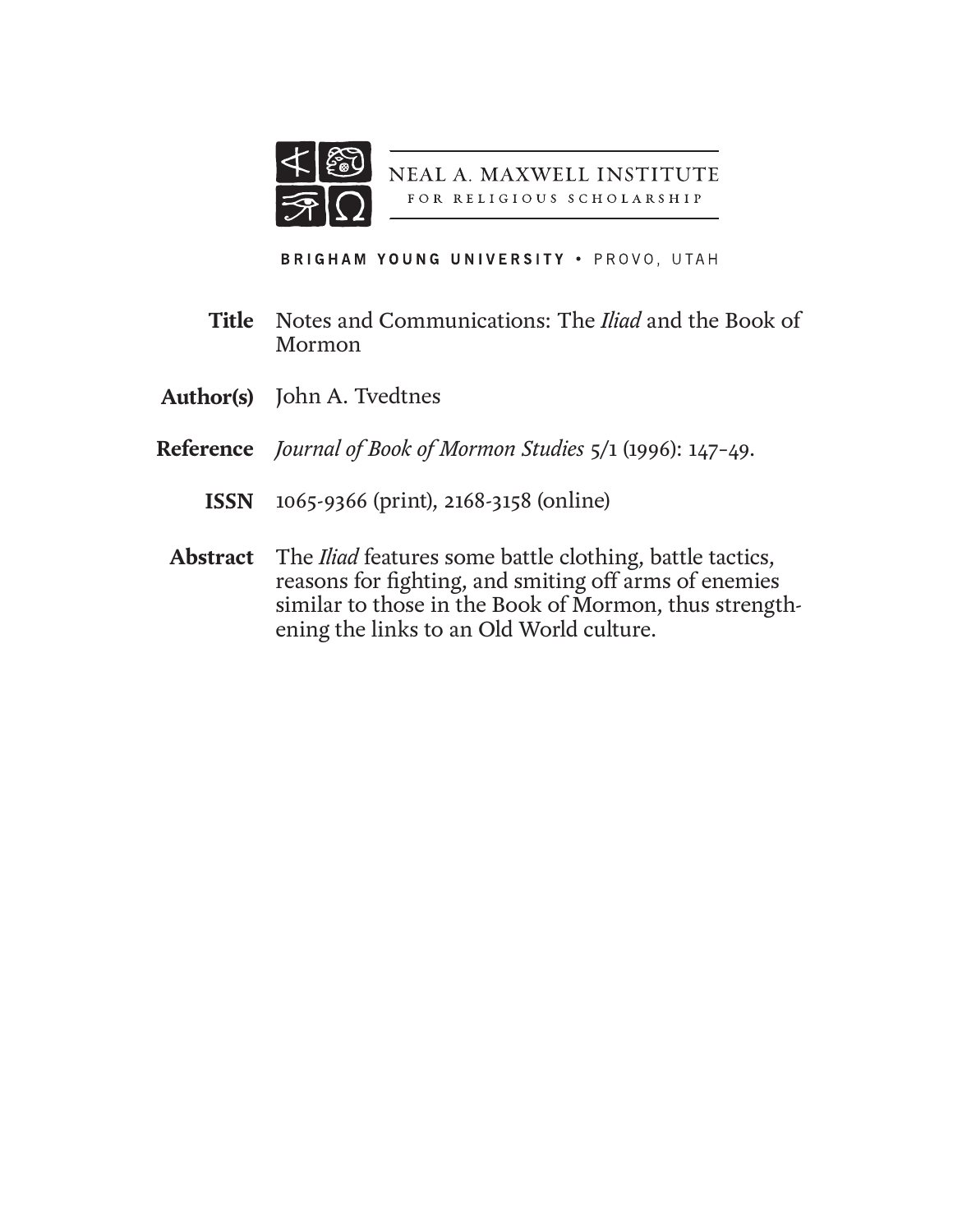#### NOTES AND COMMUNICATIONS

## The *Iliad* and the Book of Mormon

### John A. Tvedtnes

The *Iliad*, an ancient Greek epic written by Homer, tells the story of the Trojan War. Though Homer probably lived about 800 B.C., the date of the war itself is generally acknowledged to be ca. 1200 B.C. Consequently, Homer's description of weapons and battle tactics can be said to be authentic for at least 800 B.C. and perhaps earlier.

One of the results of the Trojan War and other conflicts of the time was the influx of Anatolian peoples from the area around Troy into the southeastern Mediterranean—notably Egypt and Palestine. Known to the Egyptians collectively as the "sea peoples," they included such groups as the Philistines, whose weaponry, annor, and chariots so impressed the Israelites (1 Samuel 13:5. 19-22; 17:5-7).

It is in this light that we note that some elements in the Book of Monnon have their parallels in the *Iliad.* For example, Laban's sword with its sheath, golden hilt, and precious steel blade (l Nephi 4:9) is reminiscent of the swords of some of the military leaders in Homer's epic. Menelaus had a silver-studded sword *(Iliad* 2.45; 3.361; 13.610; 14.405; 23.807-8) or a gold-studded sword *(Iliad* 11.29-30), and Hector is said to have given Ajax a silver-studded sword with a sheath *(Iliad* 7.303-4). Achilles' sword was bronze with silver studs *(Iliad* 16.135-36) and had a silver hilt *(Iliad 1.219-20)*. The god Apollo, who participated in the war, fought with a golden sword *(Iliad* 5.509). We can also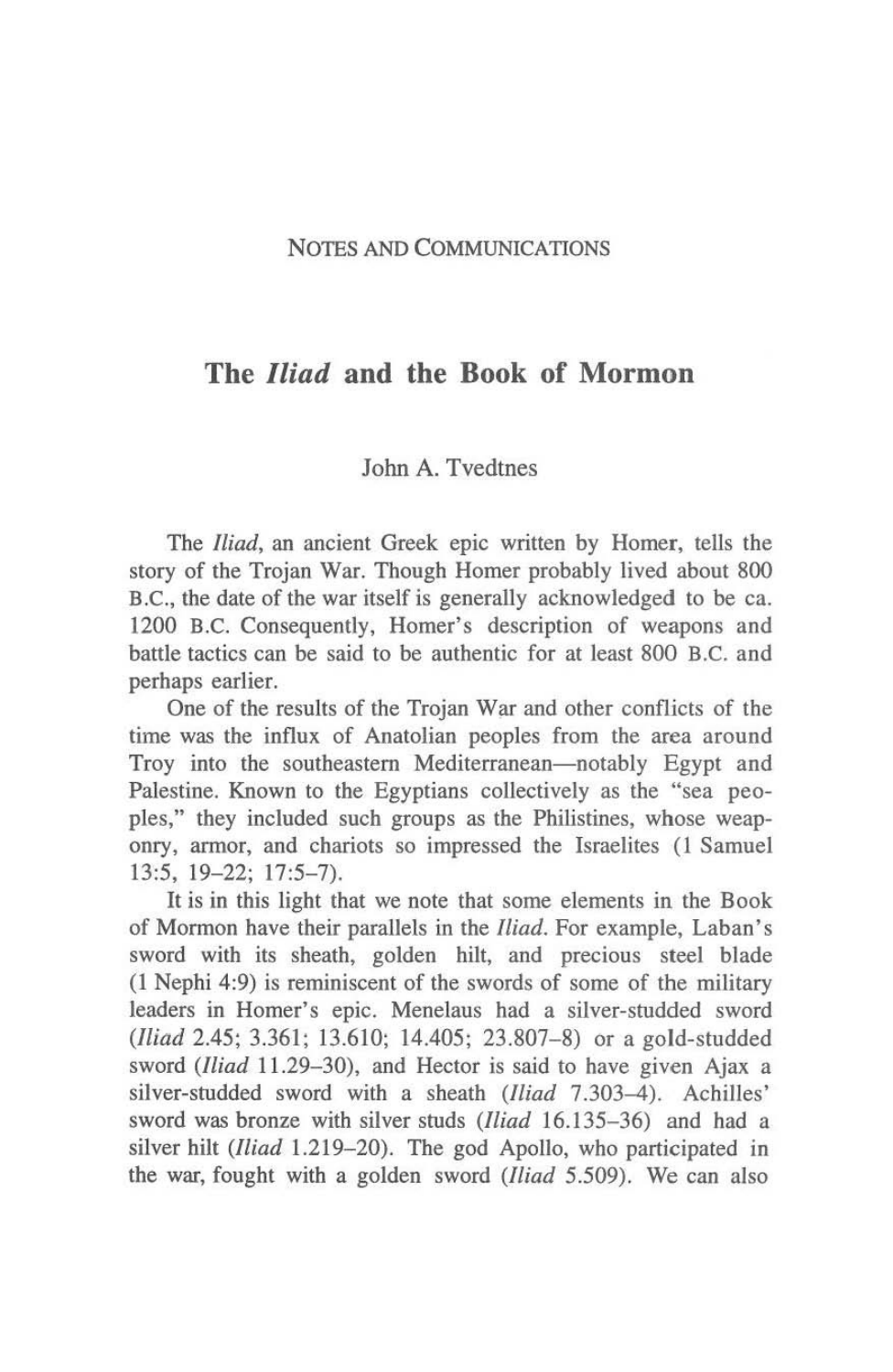compare Nephi's steel bow  $(1 \text{ Nephi } 16:18)^1$  to the silver bow carr;ed by Apollo *(Iliad* 1.451; 5.517. 760; 7.58; 10.515; 21.229; 24.56, 758-59).<sup>2</sup>

When describing the weaponry and armor of the Nephites, Alma notes that "also they were dressed with thick clothing" (Alma 43: 19). In the *Iliad,* there are numerous descriptions of the bronze weapons and annor, including breastplates and greaves worn on the arms and legs, as in the Book of Mormon passage. Of special interest is that *Iliad* 2.830 draws our attention to the use of a linen breastplate, which might correspond to the "thick clothing" used by the Nephites.

Some of the battle tactics noted in the *Iliad* are also similar to those in the Book of Mormon, though there are notable differences that may be due to different terrain and the passage of time. The Achaeans, for example, built a stone fortification wall and surrounded it by a ditch, placing sharp stakes at the top of the ditch, to slow down any possible Trojan attack on their camp *(Iliad* 12.52-57). The Nephite general Moroni constructed similar fortifications (Alma 49:18; Alma 53:3-4).

In 1 Nephi 3:31-4:1. we read that Laban commanded a group of fifty men plus tens of thousands. Hugh Nibley has elicited evidence that there were, in the time of Lehi, military units comprising fifty men that were called "fifty" in Babylonian records and concludes that Laban was a military commander with a local garrison of fifty and a larger force in the field.<sup>3</sup> He notes that this is borne out by the fact that, when Nephi came across him drunk in the streets, Laban was dressed in full armor and wearing the precious sword (I Nephi 4:7-9, 19). Homer tells us that Achilles brought to the Trojan War fifty ships with fifty men each and bad five battalion leaders among them *(Iliad 16.168-71)*.

The term is also found in the Bible in passages where the Hebrew reads "copper/bronze" (2 Samuel 22:35; Job 20:24; Psalm 18:34).

Weapons made of precious metals are known from even earlier times. Tablets from the ancient Syrian city of Ebla (2600-2500 B.C.) speak of gold daggers. a silver-bladed dagger, and silver bows (TM.75.G.1599 obverse 111.2- 4, VI.3-7. VIl.I-3; TM.75.G.2070 obverse VIII.l7).

Hugh W. Nibley, *Lehi in the Desert, The World of the Jaredites, There* Were Jaredites (Salt Lake City: Deseret Book and FARMS, 1988), 97-98; Hugh W. Nibley An Approach to the Book of Mormon, 3rd ed. (Salt Lake City: Deseret Book and FARMS, 1988), 126-27.